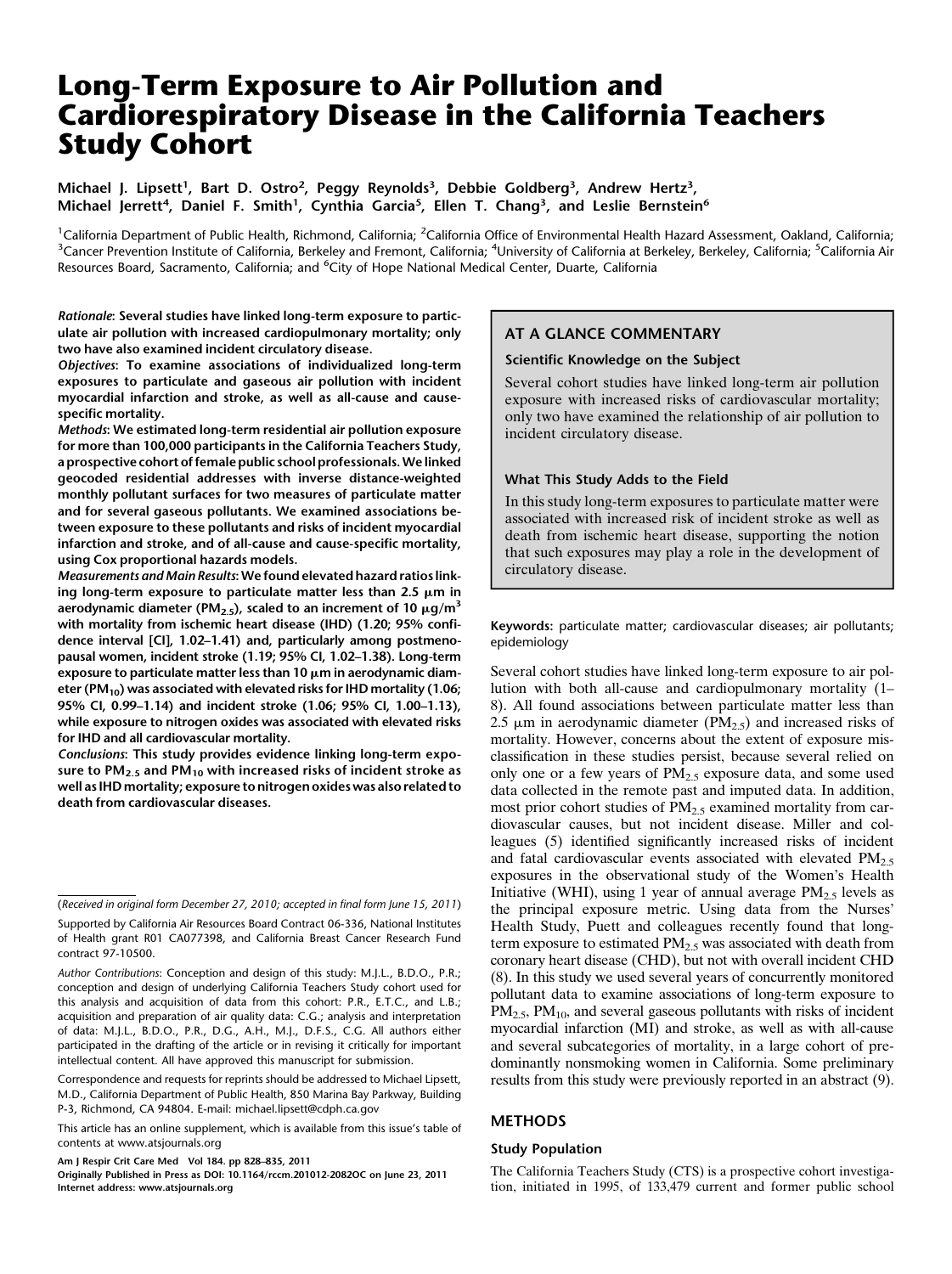professionals who completed baseline questionnaires mailed to approximately 329,000 female enrollees in the State Teachers' Retirement System. A full description of the cohort is available elsewhere (10). Subsequent questionnaires were mailed to the CTS participants in 1997 and 2000. Annual follow-up includes updating names and residential addresses for outcome linkage with hospitalization and mortality databases. All residential addresses were geocoded and linked with pollutant data to generate estimates of long-term exposure. For this analysis, we restricted the study population to the 124,614 women living in California when they joined the study.

Use of data on human subjects was approved by the California Health and Human Services Agency's Committee for the Protection of Human Subjects and the institutional review boards for each participating organization.

## Air Pollution Exposure Estimates

Monthly average concentrations for particulate matter with an aerodynamic diameter of 10  $\mu$ m or less (PM<sub>10</sub>), ozone, nitrogen dioxide  $(NO<sub>2</sub>)$ , nitrogen oxides  $(NOx)$ , carbon monoxide  $(CO)$ , and sulfur dioxide  $(SO<sub>2</sub>)$  were calculated from fixed-site monitors for the period June 1996 through December 2005. For  $PM<sub>2.5</sub>$ , monthly averages were created from Federal Reference Method monitors that became available starting in 1999. Details about the monitoring network and statewide maps showing monitor distributions can be found in the online supplement. Pollutant surfaces of monthly average ambient concentrations were developed with inverse distance-weighted (IDW) interpolation, using the Spatial Analyst extension of ArcVIEW version 9.0 (ESRI, Redlands, CA).

Most California air pollution monitoring stations are assigned spatial scale designations (e.g., neighborhood, regional) defining a radial range for which the monitors are intended to provide representative data. We used this information to include women whose residences were within the representative range of a given pollutant monitor, and exclude those living outside the representative range of any monitor for that pollutant. The representative ranges for neighborhood monitors were designated as 20 km for ozone and  $PM_{2.5}$ , 10 km for  $PM_{10}$ , and 3 km for CO, NOx,  $NO<sub>2</sub>$ , and  $SO<sub>2</sub>$ , while the ranges for urban/regional monitors were 50 km for ozone, 20 for  $PM_{2.5}$  and  $PM_{10}$ , and 5 km for the other gases.

Monthly individual exposure estimates were created via spatial linkage of the geocoded residential addresses to 250-m gridded IDW pollutant surfaces. All residences within a given grid in a given month were assigned the interpolated pollutant value for that grid for that period. At the time of each death or hospital admission, the average longterm pollution exposure for each individual remaining in the cohort was recalculated, allowing comparison between the index case's long-term average exposure and those of all others still in the risk set. Additional details about assignment of long-term air pollution exposure estimates can be found in the online supplement.

#### Outcome Assessment and Calculation of Person-time at Risk

CTS records are linked annually to government mortality and hospitalization files. Mortality data were obtained from the California Department of Public Health, the U.S. Social Security Administration death master file, and the National Death Index. Causes of deaths occurring through 1998 were coded using the International Classification of Diseases, Ninth Revision (ICD-9); deaths from 1999 through 2005 were coded using ICD-10.

We examined incident myocardial infarction (MI) and stroke among women who reported no prior history of either on the baseline questionnaire. Because initial episodes of MI or stroke are often fatal, we created variables combining hospitalizations and deaths for these outcomes. Principal hospitalization admission diagnoses of MI and stroke were ascertained from cohort inception through December 31, 2005, using probabilistic record linkage with hospital discharge data maintained by the California Office of Statewide Planning and Development (OSHPD) (11). ICD codes used to classify deaths and hospitalizations are presented in the online supplement.

We calculated person-days at risk as the number of days between June 1, 1997, for analyses of all pollutants except  $PM_{2.5}$  (or, for analyses involving  $PM_{2.5}$ , March 1, 2000) and (1) the date of death (for mortality analyses), (2) the date of hospitalization or death (for MI and stroke

incidence analyses), (3) the end of the follow-up period (December 31, 2005), or (4) the date of first relocation to a non-California address for women who moved out of state for at least 4 months before any of events 1–3 occurred. In incidence analyses, hospital admission for either MI or stroke resulting in death was counted as a single event.

## Covariates

We selected individual-level predictor variables based on risk factors identified in previous observational studies of cardiovascular disease, especially investigations of air pollution and cardiopulmonary mortality (1, 4, 6). Distributions by category are shown in Table 1. The online supplement provides additional information on variables for age, race, smoking status and pack-years, second-hand smoke exposure, body mass index, lifetime physical activity, calories, fat and fiber intake, alcohol consumption, marital status, menopausal status, menopausal hormone therapy use, use of hypertension medication and aspirin, and family history of MI and stroke. Data on all individual-level variables except marital status (which was assessed in the 2000 questionnaire) were obtained from the baseline questionnaire; we did not have repeated measures that would allow us to adjust for covariate changes over time.

Ecological variables at the census block group level were derived from the 2000 Census data to consider "contextual" neighborhood confounding, and included ethnic/racial composition, income, unemployment, population size, income inequality, and education within block groups.

#### Statistical Methods

Of the 124,614 women living in California at baseline, we excluded those who had no available pollutant data; had less than 12 months of exposure data or were younger than age 30 years at the start of follow-up; had consented to participate only in studies of breast cancer; moved out of California or died before the beginning of follow-up; or were missing information for continuous variables used in the regression models. The numbers excluded were different for  $PM_{2.5}$  versus the other pollutants because of the difference in follow-up start times: details are provided in Table E3 in the online supplement. These exclusions left 101,784 women in the analytic cohort for the mortality analyses of all pollutants other than  $PM_{2.5}$  and 73,489 for the  $PM_{2.5}$  analyses. Women included in analyses of incident MI ( $n = 100,340$  for all pollutants except PM<sub>2.5</sub>, and 72,403 for PM<sub>2.5</sub>) and stroke (n = 100,223 for all pollutants except  $PM_{2.5}$ , and 72,230 for  $PM_{2.5}$ ) were further restricted to those who reported no history of these events on the baseline questionnaire and had no prior outcome-specific occurrence in the OSHPD database.

We used Cox proportional hazards models to estimate hazard ratios (HRs) and 95% confidence intervals (CIs) for associations between each pollutant and the outcomes of interest. Per-subject exposure in the regression models was represented as a time-dependent function  $x(m)$ , where the value at month  $m$  was calculated as the average of available monthly pollutant levels between the exposure start month and m, inclusive. To ensure that we would be examining primarily associations with chronic rather than acute or subacute exposures, we limited outcome follow-up to women for whom we had at least 12 months of exposure data. Thus, whereas exposure metrics for ozone,  $NO<sub>2</sub>$ , NOx, CO,  $SO_2$ , and  $PM_{10}$  began in June 1996, outcome follow-up started in June 1997; both continued until December 31, 2005. For PM<sub>2.5</sub>, the start dates for exposure and cohort follow-up were March 1999 and March 2000, respectively. HRs and 95% CIs were scaled to interquartile ranges (IQRs), based on pollutant distributions for women during the study period. For purposes of comparison with other studies of particulate matter, we scaled HRs for  $PM_{2.5}$  and  $PM_{10}$  to increments of 10  $\mu$ g/m<sup>3</sup>.

We conducted several sensitivity and stratified analyses. First, we analyzed associations with ozone measured only in the third quarter (summer) rather than year-round. Additional analyses involved restricting the  $PM_{2.5}$  analysis to women who were postmenopausal at baseline, never-smokers, or never-movers. To be able to better compare our results with those of other studies in which  $PM_{2.5}$  exposures were assigned before follow-up, we conducted analyses in which the participants' exposures were estimated only from the year prior to outcome follow-up (i.e.,  $PM_{2.5}$  averages from March 1999 through February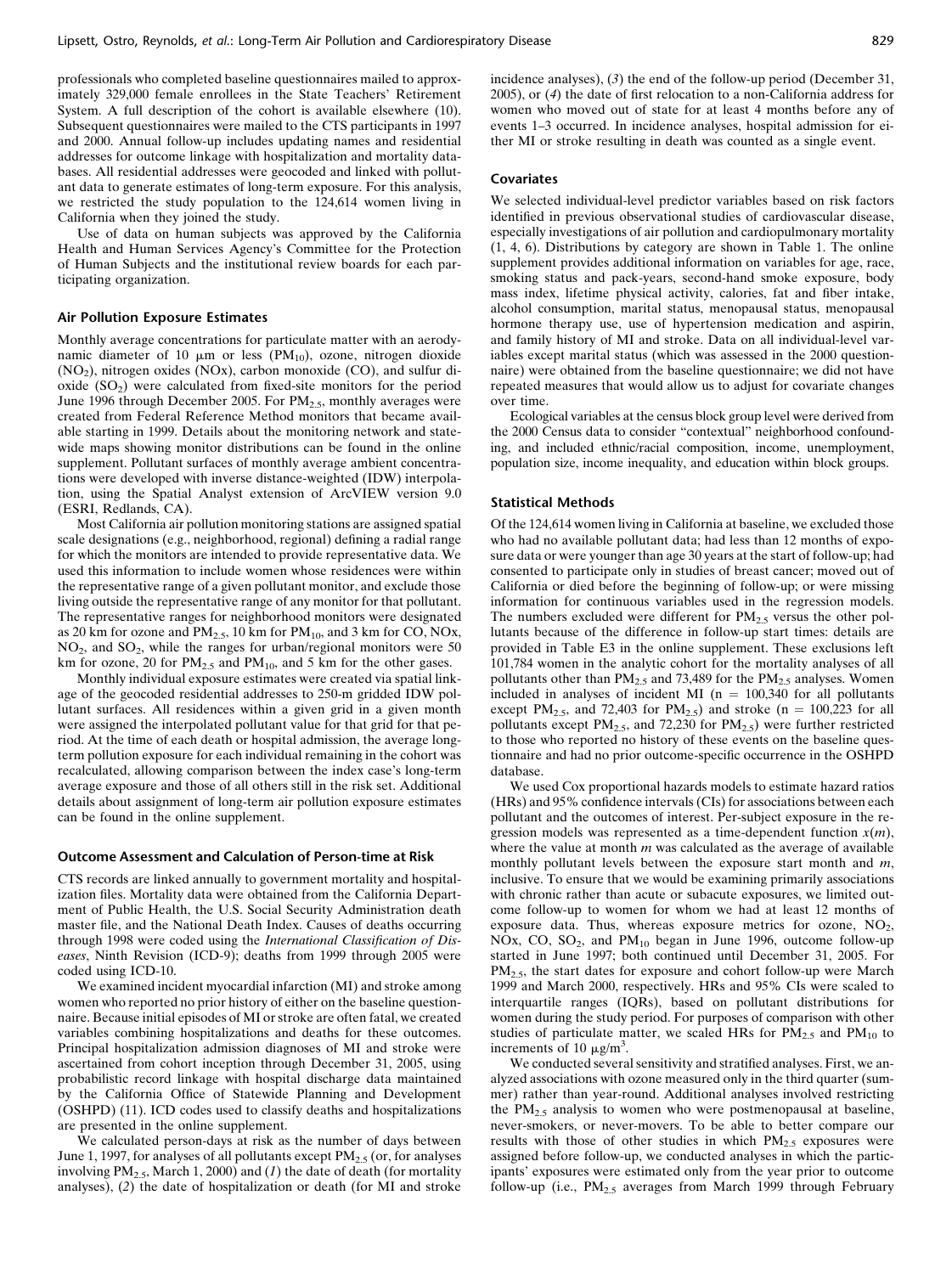## TABLE 1. PERCENTAGE DISTRIBUTIONS OF COVARIATES AMONG ELIGIBLE PARTICIPANTS IN THE CALIFORNIA TEACHERS STUDY RESIDING IN CALIFORNIA AT COHORT INCEPTION IN 1995\*

|                                                             | Percent     |
|-------------------------------------------------------------|-------------|
| Age, yr                                                     |             |
| 20–29                                                       | 4           |
| 30–39                                                       | 13          |
| $40 - 49$                                                   | 26          |
| 50–59                                                       | 24          |
| 60–69                                                       | 17          |
| 70-79                                                       | 11          |
| $\geq 80$                                                   | 5           |
| Race/ethnicity                                              | 87          |
| Non-Hispanic white<br>Other                                 | 11          |
| Unknown                                                     | 2           |
| Smoking status                                              |             |
| Never-smoker                                                | 67          |
| Current smoker                                              | 5           |
| Former smoker                                               | 28          |
| Total smoking pack-years among current and                  | 15.3        |
| former smokers, mean                                        |             |
| Body mass index, kg/m <sup>2</sup>                          |             |
| $<$ 20.0 (underweight)                                      | 10          |
| 20.0-24.9 (normal weight)                                   | 48          |
| 25.0-29.9 (overweight)                                      | 24          |
| 30.0-39.9 (obese)                                           | 12          |
| ≥40.0 (extremely obese)                                     | 2           |
| Unknown                                                     | 4           |
| Marital status <sup>T</sup>                                 |             |
| Married/living with partner<br>Not married                  | 44<br>21    |
| Unknown                                                     | 35          |
| Alcohol consumption                                         |             |
| No alcohol consumption                                      | 33          |
| Beer (yes)                                                  | 24          |
| Wine (yes)                                                  | 57          |
| Liquor (yes)                                                | 30          |
| Unknown                                                     | 6           |
| Second-hand smoke (SHS) exposure at home                    |             |
| (during both childhood and adulthood)                       |             |
| No SHS exposure                                             | 45          |
| SHS exposure                                                | 49          |
| Unknown                                                     | 6           |
| Dietary fat, g/d                                            | 30          |
| $<$ 41.64<br>41.64-63.00                                    | 31          |
| ≥63.01                                                      | 30          |
| Unknown                                                     | 9           |
| Dietary fiber, g/d                                          |             |
| $<$ 11.81                                                   | 30          |
| 11.81-17.04                                                 | 31          |
| ≥17.05                                                      | 30          |
| Unknown                                                     | 9           |
| Dietary calories, kcal/d                                    |             |
| $<$ 1,300.17                                                | 30          |
| 1,300.17–1,749.30                                           | 31          |
| ≥1,749.31                                                   | 30          |
| Unknown                                                     | 9           |
| Physical activity, h/wk                                     |             |
| $<$ 1.99 (low)                                              | 32          |
| 1.99-4.93 (medium)                                          | 34          |
| ≥4.94 (high)                                                | 33          |
| Unknown                                                     | 1           |
| Menopausal status/hormone therapy (HT) use<br>Premenopausal | 38          |
| Peri/postmenopausal and no HT use                           | 13          |
| Peri/postmenopausal and past HT use                         | 8           |
| Peri/postmenopausal and current use of estrogen             | 13          |
| Peri/postmenopausal and current use of estrogen             | 14          |
| plus progestin                                              |             |
| Unknown menopausal status or HT use                         | 14          |
|                                                             | (Continued) |

TABLE 1. (CONTINUED )

|                                           | Percent |
|-------------------------------------------|---------|
| Parental history of myocardial infarction |         |
| No                                        | 67      |
| Yes                                       | 33      |
| Parental history of stroke                |         |
| No                                        | 79      |
| Yes                                       | 21      |
| Hypertension medication use               |         |
| No regular use                            | 80      |
| 1-3 d/wk (intermittent)                   |         |
| 4-7 d/wk (regular)                        | 15      |
| Unknown                                   | 4       |
| Aspirin use                               |         |
| No regular use                            | 76      |
| 1-3 d/wk (intermittent)                   | 10      |
| 4-7 d/wk (regular)                        | 11      |
| Unknown                                   | 3       |

\* n = 124,614.<br><sup>†</sup> Determined on the basis of data collected in the 2000 survey.

2000); unlike all the other analyses, these did not involve timedependent exposure recalculations for the cohort at the time of each event. We also examined whether individuals who had diabetes or were overweight or obese at baseline were at greater risk. For outcomes with elevated HRs for more than one pollutant, we ran two-pollutant models. Last, we reran the incidence analyses using only OSHPD hospitalization data.

We conducted proportional hazards analyses with SAS software (SAS Institute, Inc., version 9.3, Cary, NC).

## RESULTS

The median durations of follow-up were 8.3 years for  $PM_{10}$  and the gases, and 5.6 years for  $PM_{2.5}$ . Table 1 presents the covariate distributions for the members of the study population. Participants were predominantly non-Hispanic white (87%); twothirds were never-smokers, with 5% current smokers. Most were postmenopausal at baseline. Table 2 provides descriptive statistics for the exposure data used in the study. Of the 124,614 CTS participants who had a California address at cohort inception, there were 77,390 never-movers, whereas 47,224 (38%) moved at least once, 15,824 (13%) moved at least twice, and 4,818 (4%) moved at least three times. Exposure estimates for those who moved within California include monthly estimates at each residence. Aggregating over all of the individual estimates, the mean concentration of  $PM_{2.5}$  for the period March 1999 through 2005 was 15.6  $\mu$ g/m<sup>3</sup>, with an IQR of 8.0  $\mu$ g/m<sup>3</sup>.

Online supplement Tables E5a and E5b summarize interpollutant correlations during the study period.  $PM_{2.5}$  was strongly

TABLE 2. DESCRIPTIVE STATISTICS FOR AIR POLLUTANTS USED TO ESTIMATE LONG-TERM EXPOSURES AT PARTICIPANTS' RESIDENCES IN THE CALIFORNIA TEACHERS STUDY, JUNE 1996–DECEMBER 2005\*

| Pollutant       | Units       | Mean (SD)    | <b>IQR</b> | Min-Max        |
|-----------------|-------------|--------------|------------|----------------|
| Ozone           | ppb         | 48.11 (8.72) | 11.02      | 25.39-82.63    |
| $PM_2 \simeq$   | $\mu q/m^3$ | 15.64 (4.48) | 8.02       | $3.11 - 28.35$ |
| $PM_{10}$       | $\mu q/m^3$ | 29.21 (9.73) | 15.05      | 9.19-82.64     |
| NO <sub>2</sub> | ppb         | 33.59 (9.63) | 10.29      | 5.24-67.19     |
| <b>NOx</b>      | ppb         | 95.60 (34.5) | 48.31      | $7.31 - 221.4$ |
| SO <sub>2</sub> | ppb         | 1.72(0.62)   | 0.43       | $0.21 - 3.65$  |
| CO              | ppm         | 1.05(0.36)   | 0.49       | $0.28 - 3.34$  |

Definition of abbreviations:  $IQR =$  interguartile range; NOx  $=$  nitrogen oxides; PM<sub>2.5</sub> = particulate matter less than 2.5  $\mu$ m in aerodynamic diameter; PM<sub>10</sub> = particulate matter less than 10  $\mu$ m in aerodynamic diameter.

\* PM2.5 data were limited to the period March 1999–December 2005.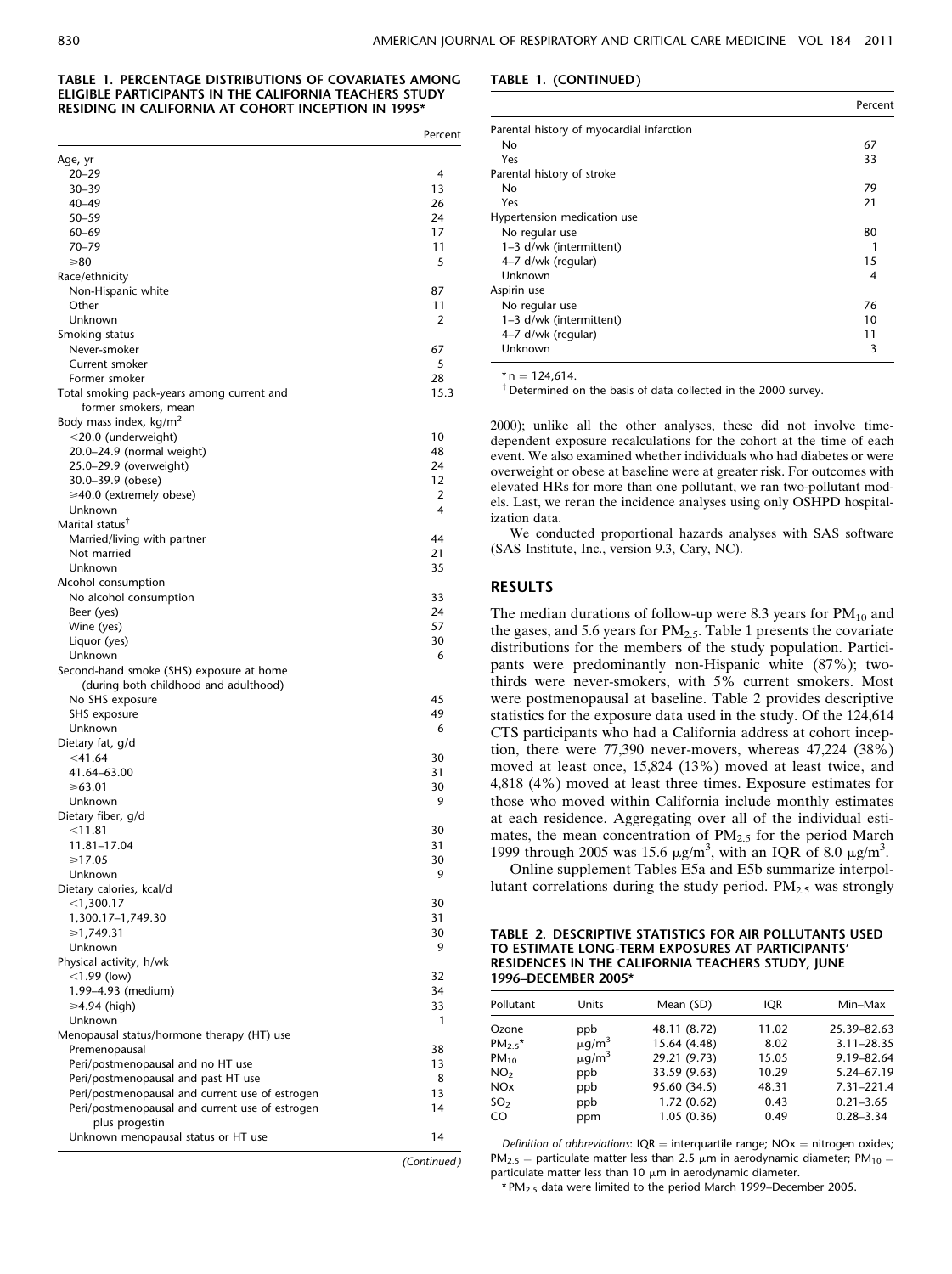TABLE 3. HAZARD RATIOS FOR MORTALITY AND FOR INCIDENT MYOCARDIAL INFARCTION AND STROKE, PER 10- $\mu$ g/m<sup>3</sup> INCREMENT OF PM<sub>2.5</sub> (1999–2005) AND PM<sub>10</sub> (1996–2005) FOR THE CALIFORNIA TEACHERS STUDY COHORT

|                           | PM <sub>25</sub> |        |                  | $PM_{10}$     |        |                  |
|---------------------------|------------------|--------|------------------|---------------|--------|------------------|
| Outcome                   | No. of Events    | n      | HR* (95% CI)     | No. of Events | n      | HR* (95% CI)     |
| All-cause mortality       | 4,147            | 73.489 | 1.01(0.95, 1.09) | 4,694         | 61,181 | 1.00(0.97, 1.04) |
| Cardiovascular mortality  | 1,630            | 73.489 | 1.07(0.95, 1.19) | 1,863         | 61,181 | 1.03(0.98, 1.08) |
| NM respiratory mortality  | 404              | 73.489 | 1.21(0.97, 1.52) | 453           | 61,181 | 1.08(0.98, 1.19) |
| Lung cancer mortality     | 234              | 73.489 | 0.95(0.70, 1.28) | 275           | 61,181 | 0.93(0.81, 1.07) |
| <b>IHD</b> mortality      | 773              | 73.489 | 1.20(1.02, 1.41) | 843           | 61,181 | 1.06(0.99, 1.14) |
| Cerebrovascular mortality | 382              | 73.489 | 1.16(0.92, 1.46) | 486           | 61,181 | 0.99(0.89, 1.09) |
| MI incidence              | 722              | 72.403 | 0.98(0.83, 1.16) | 837           | 60,307 | 0.98(0.91, 1.06) |
| Stroke incidence          | 969              | 72.230 | 1.14(0.99, 1.32) | 1,179         | 60,204 | 1.06(1.00, 1.13) |

Definition of abbreviations: CI = confidence interval; HR = hazard ratio; IHD = ischemic heart disease; MI = myocardial infarction; NM = nonmalignant; PM<sub>2.5</sub> = particulate matter less than 2.5  $\mu$ m in aerodynamic diameter.

\* Models adjusted for age, race, smoking status, total pack-years, body mass index, marital status, alcohol consumption, second-hand smoke exposure at home, dietary fat, dietary fiber, dietary calories, physical activity, menopausal status, hormone therapy use, family history of MI or stroke, blood pressure medication, and aspirin use, and for contextual variables (income, income inequality, education, population size, racial composition, and unemployment). Exposure period for PM<sub>2.5</sub>, March 1999–December 2005; cohort follow-up period, March 2000–December 2005. Exposure period for PM<sub>10</sub>, June 1996–December 2005; cohort follow-up period, June 1997–December 2005.

correlated with all of the other pollutants ( $r = 0.52{\text -}0.91$ ) except  $SO<sub>2</sub>$ . Ozone was correlated with both particulate metrics and with  $NO<sub>2</sub>$ , but only weakly or not at all with the other gases.

Table 3 summarizes the estimated HRs for incident MI and stroke, as well as for mortality from all causes, and from cardiovascular, cerebrovascular, and nonmalignant respiratory diseases, ischemic heart disease (IHD), and lung cancer, per  $10-\mu g/m^3$ increment of the long-term average concentrations of  $PM<sub>2.5</sub>$  and  $PM_{10}$ . Although most HR point estimates for  $PM_{2.5}$  were greater than unity, only that for IHD mortality was significantly elevated (HR, 1.20; 95% CI, 1.02–1.41). The HR point estimates for  $PM_{10}$  were, with the exception of incident MI, uniformly lower than those for  $PM_{2.5}$ . The outcomes with the strongest association with  $PM_{10}$  were IHD mortality (HR, 1.06; 95% CI, 0.99–1.14) and incident stroke (HR, 1.06; 95% CI, 1.00–1.13).

Table 4 summarizes the results for the gaseous pollutants, using the IQR of exposure for 1996–2005 for the full cohort. Fewer outcome events were included in the analyses of  $NO<sub>2</sub>$ , NOx,  $SO_2$ , and CO because (1) the representative spatial ranges designated for these pollutant monitors were much smaller than for the ozone,  $PM_{2.5}$ , and  $PM_{10}$  monitors, which meant that fewer participants' residences were included, and (2) there were substantially fewer monitors for these pollutants than for  $PM_{10}$ and ozone. The associations identified were primarily with IHD mortality, although ozone was also associated with nonmalignant respiratory disease (HR, 1.07; 95% CI, 0.97–1.19) and  $SO_2$ with all-cause mortality (HR, 1.11; 95% CI, 1.00–1.23), based on 257 deaths. IHD mortality was associated with NOx (HR, 1.25; 95% CI, 1.00–1.55), and the risk of cardiovascular mortality was elevated with a weaker association (HR, 1.13; 95% CI, 0.98– 1.31). In contrast, the association between ozone and IHD mortality was of borderline significance (HR, 1.06; 95% CI, 0.99–1.14;  $P = 0.10$ ). When the ozone analysis was restricted to summers only, however, the HR for IHD mortality was significantly elevated (HR, 1.09; 95% CI, 1.01–1.19) (Table 5).

In the  $PM<sub>2.5</sub>$  analysis restricted to women who were postmenopausal at baseline, the results were similar to those for the cohort as a whole, except that the HR for stroke incidence increased significantly (HR, 1.19; 95% CI, 1.02, 1.38, based on 907 events) (see Table E6). In the  $PM_{2.5}$  analysis for never-movers, the results were generally similar in direction and magnitude, but probably because they were based on far fewer events none of the HRs was significant (Table E7). For the  $PM_{2.5}$  analysis in which the exposure was assigned only on the basis of the average estimated

exposure in the year before follow-up, the results were similar to those using the time-dependent models (Table 6). In the analyses restricted to never-smokers only, the HRs tended to increase or remain more or less unchanged in relation to those for the entire cohort (Table E8). Among the findings of interest among never-smokers,  $PM_{10}$  was associated with nonmalignant respiratory disease mortality (HR, 1.15; 95% CI, 1.00–1.33),  $PM_2$ <sub>5</sub> was more strongly associated with cardiovascular mortality (HR, 1.13; 95% CI, 0.98–1.29, as well as with IHD mortality: HR, 1.28; 95% CI, 1.05–1.57), and summer-only ozone with IHD mortality (HR, 1.12; 95% CI, 1.01–1.23). In addition, long-term exposures to NOx continued to be associated with IHD mortality (HR, 1.40; 95% CI, 1.07–1.83), and both NOx and  $SO<sub>2</sub>$  were associated with allcause and cardiovascular mortality, but these latter results were based on relatively few events (758 and 343 for NOx, and 152 and 69 for  $SO_2$ , respectively).

We found no evidence that those who were overweight or obese (body mass index  $\geq 25.0 \text{ kg/m}^2$  at baseline) were at greater pollutant-related risk than those who were not. Similarly, subjects with diabetes were not at increased risk of any of the pollutant-related outcomes examined compared with nondiabetics; however, these analyses in general involved relatively few events  $( $200$ ) among participants with diabetes.$ 

In a two-pollutant model including year-round ozone and  $PM_{2.5}$ , the HR for IHD mortality in association with  $PM_{2.5}$ remained elevated (HR, 1.27; 95% CI, 1.03–1.56), whereas that for ozone declined to a null result (HR, 0.99; 95% CI, 0.88–1.11) (Table E10). Results were similar using  $PM_{2.5}$  and third-quarter ozone. The HR for IHD mortality in association with ozone likewise decreased to nonsignificance in a two-pollutant model with  $PM_{10}$ . Hospitalizations accounted for the majority of events in the incidence analyses for MI (933/1,317 or 71%) and stroke (1,396/1,875 or 74%). When these analyses were restricted to hospitalizations only, there were no significant associations of any pollutants with incident MI. With respect to incident stroke, HR point estimates were greater than unity for all pollutants except CO; however, only that for  $PM_{10}$  was significantly increased (HR, 1.09; 95% CI, 1.01–1.17, per 10- $\mu$ g/m<sup>3</sup> increment).

## **DISCUSSION**

In this study we found associations between IHD mortality and  $PM_{2.5}$ ,  $PM_{10}$ , NOx, and ozone. The associations with  $PM_{2.5}$  and NOx were modestly greater among never-smokers, as were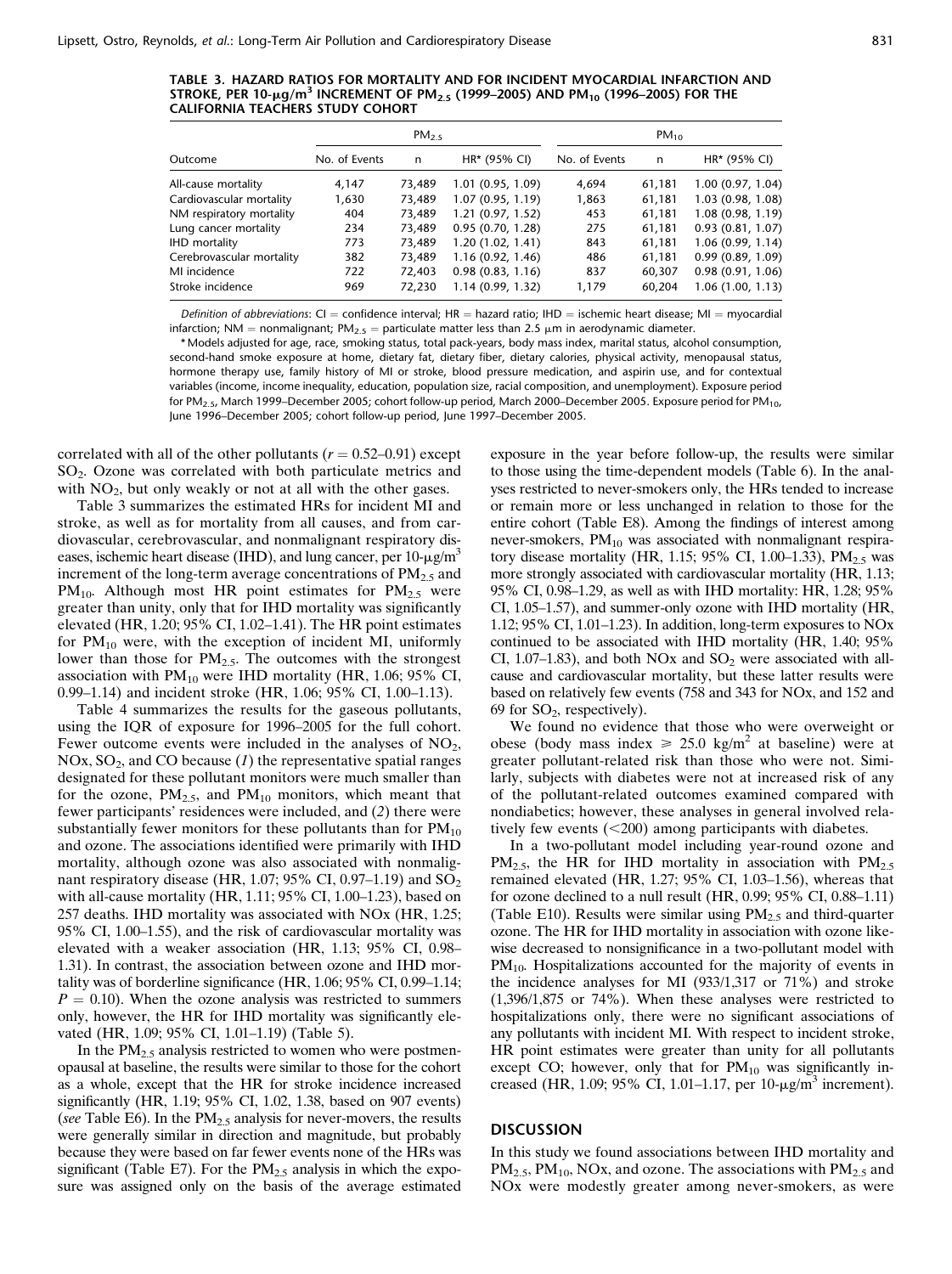| Pollutant             | Outcome                   | No. of Events | n       | <b>IQR</b> | HR* (95% CI)      |
|-----------------------|---------------------------|---------------|---------|------------|-------------------|
| Ozone                 | All-cause mortality       | 7,381         | 101,784 | 11.02      | 0.97(0.94, 1.00)  |
|                       | Cardiovascular mortality  | 2,919         | 101,784 | 11.02      | 1.00(0.95, 1.05)  |
|                       | NM respiratory mortality  | 702           | 101,784 | 11.02      | 1.07 (0.97, 1.19) |
|                       | Lung cancer mortality     | 433           | 101,784 | 11.02      | 0.96(0.84, 1.09)  |
|                       | <b>IHD</b> mortality      | 1,358         | 101,784 | 11.02      | 1.06 (0.99, 1.14) |
|                       | Cerebrovascular mortality | 728           | 101,784 | 11.02      | 0.97(0.88, 1.07)  |
|                       | MI incidence              | 1,317         | 100,340 | 11.02      | 1.03(0.95, 1.11)  |
|                       | Stroke incidence          | 1,875         | 100,223 | 11.00      | 1.02 (0.95, 1.08) |
| <b>NO<sub>x</sub></b> | All-cause mortality       | 1,208         | 15,397  | 49.31      | 1.04(0.95, 1.15)  |
|                       | Cardiovascular mortality  | 499           | 15,397  | 49.31      | 1.13 (0.98, 1.31) |
|                       | NM respiratory mortality  | 128           | 15,397  | 49.31      | 0.86(0.64, 1.17)  |
|                       | Lung cancer mortality     | 70            | 15,397  | 49.31      | 0.92(0.60, 1.40)  |
|                       | <b>IHD</b> mortality      | 238           | 15,397  | 49.31      | 1.25(1.00, 1.55)  |
|                       | Cerebrovascular mortality | 118           | 15,397  | 49.31      | 1.03 (0.77, 1.39) |
|                       | MI incidence              | 188           | 15,149  | 48.82      | 1.02(0.80, 1.29)  |
|                       | Stroke incidence          | 310           | 15,117  | 49.69      | 1.06(0.88, 1.28)  |
| NO <sub>2</sub>       | All-cause mortality       | 1,010         | 12,366  | 10.29      | 0.97(0.91, 1.04)  |
|                       | Cardiovascular mortality  | 408           | 12,366  | 10.29      | 0.98(0.88, 1.09)  |
|                       | NM respiratory mortality  | 107           | 12,366  | 10.29      | 0.93(0.75, 1.15)  |
|                       | Lung cancer mortality     | 67            | 12,366  | 10.29      | 1.00(0.75, 1.33)  |
|                       | <b>IHD</b> mortality      | 193           | 12,366  | 10.29      | 1.07(0.92, 1.25)  |
|                       | Cerebrovascular mortality | 104           | 12,366  | 10.29      | 0.86(0.70, 1.06)  |
|                       | MI incidence              | 161           | 12,172  | 10.27      | 1.05(0.90, 1.24)  |
|                       | Stroke incidence          | 254           | 12,136  | 10.35      | 1.02(0.90, 1.16)  |
| CO                    | All-cause mortality       | 997           | 11,412  | 0.49       | 0.93(0.84, 1.02)  |
|                       | Cardiovascular mortality  | 409           | 11,412  | 0.49       | 0.95(0.81, 1.11)  |
|                       | NM respiratory mortality  | 103           | 11,412  | 0.49       | 0.83(0.60, 1.14)  |
|                       | Lung cancer mortality     | 52            | 11,412  | 0.49       | 0.89(0.57, 1.39)  |
|                       | <b>IHD</b> mortality      | 198           | 11,412  | 0.49       | 0.90(0.72, 1.13)  |
|                       | Cerebrovascular mortality | 92            | 11,412  | 0.49       | 0.78(0.55, 1.11)  |
|                       | MI incidence              | 163           | 11,234  | 0.49       | 0.90(0.71, 1.14)  |
|                       | Stroke incidence          | 247           | 11,215  | 0.49       | 0.93(0.77, 1.13)  |
| SO <sub>2</sub>       | All-cause mortality       | 257           | 3,428   | 0.43       | 1.11 (1.00, 1.23) |
|                       | Cardiovascular mortality  | 107           | 3,428   | 0.43       | 1.07(0.91, 1.25)  |
|                       | NM respiratory mortality  | 16            | 3,428   | 0.43       |                   |
|                       | Lung cancer mortality     | 13            | 3,428   | 0.43       |                   |
|                       | <b>IHD</b> mortality      | 49            | 3,428   | 0.43       | 1.03 (0.80, 1.32) |
|                       | Cerebrovascular mortality | 23            | 3,428   | 0.43       | 1.22 (0.79, 1.87) |
|                       | MI incidence              | 43            | 3,375   | 0.43       | 1.06 (0.80, 1.42) |
|                       | Stroke incidence          | 56            | 3,356   | 0.43       | 1.17 (0.93, 1.47) |

TABLE 4. HAZARD RATIOS FOR MORTALITY AND FOR INCIDENT MYOCARDIAL INFARCTION AND STROKE FOR THE CALIFORNIA TEACHERS STUDY COHORT, BASED ON ESTIMATED LONG-TERM EXPOSURES AT PARTICIPANTS' RESIDENCES, SCALED TO POLLUTANT INTERQUARTILE RANGES (1996–2005)

Definition of abbreviations: CI = confidence interval; HR = hazard ratio; IHD = ischemic heart disease; IQR = interquartile range;  $MI = myocardial infarction; NM = nonmalignant; NOx = nitrogen oxides.$ 

Units of analysis: ppb for ozone, NO<sub>2</sub>, NOx, and SO<sub>2</sub>; ppm for CO.

\* Models adjusted for age, race, smoking status, total pack-years, body mass index, marital status, alcohol consumption, second-hand smoke exposure at home, dietary fat, dietary fiber, dietary calories, physical activity, menopausal status, hormone therapy use, family history of MI or stroke, blood pressure medication, and aspirin use, and for contextual variables (income, income inequality, education, population size, racial composition, and unemployment). Exposure period, June 1996–December 2005; cohort follow-up period, June 1997–December 2005.

associations with cardiovascular disease mortality as a whole. Incident stroke (combining fatal and nonfatal events) was associated with  $PM_{10}$  and with  $PM_{2.5}$ , particularly among women who were postmenopausal at baseline, whereas analyses focusing only on nonfatal incident stroke (i.e., hospitalizations only) identified associations with multiple pollutants, especially  $PM_{10}$ .

This investigation represents one of the largest prospective air pollution studies undertaken to date (1, 3, 5, 12). Unlike most prior studies, we developed individualized estimates of longterm exposure to  $PM_{2.5}$  and other pollutants at the participants' residences, including those who relocated during the study period. The low prevalence of active smoking in this cohort (5% at baseline), in combination with previously collected data on household second-hand smoke exposure, allowed for a potentially more clear-cut examination of the impact of air pollution exposures than in other investigations with substantial proportions of active smokers (e.g., American Cancer Society Cancer Prevention Study [ACS CPS] II, 22% active smokers; Harvard Six Cities [HSC] study, 33–40% active smokers). Moreover, unlike most other cohorts, CTS participants share a relative uniformity of occupational status, precluding the need for statistical adjustment for toxic industrial exposures based on potentially problematic job exposure matrices. Thus, the CTS design and population characteristics included an individualized exposure assessment and diminished the potential for confounding and effect modification by nonpollutant variables.

Several other long-term air pollution studies have found associations of  $PM_{2.5}$  with increased risk of all-cause mortality, and greater risks with either cardiopulmonary or cardiovascular disease. We found no associations with all-cause mortality in any analysis except for  $NOx$  and  $SO<sub>2</sub>$ , and these results were based on few events. Although our results are different from those of several other U.S. cohorts, they are generally consistent with the Dutch study by Beelen and colleagues, who reported no significant increases in all-cause or cardiovascular mortality associated with measured  $PM_{2,5}$  (12). However, those investigators reported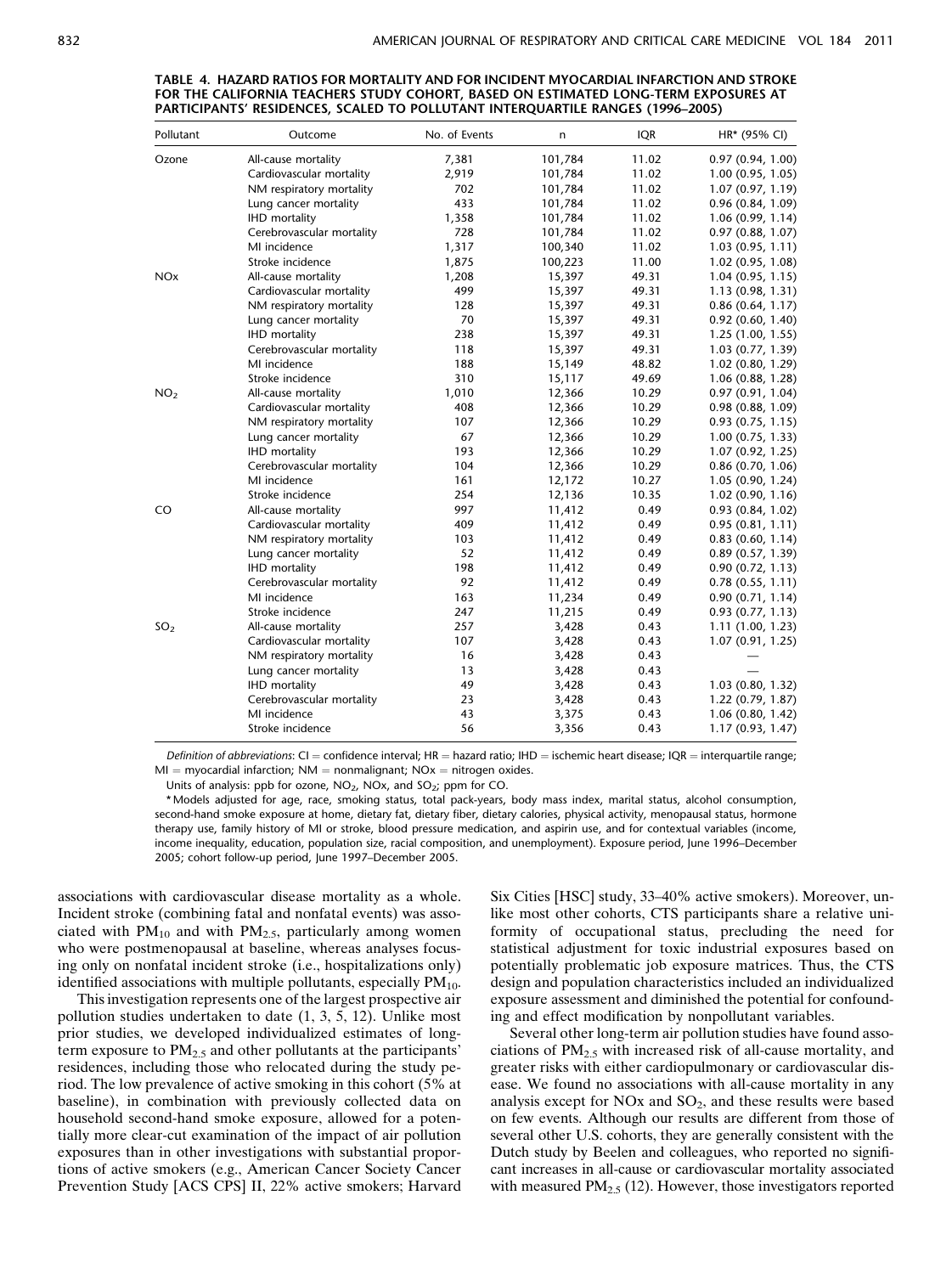TABLE 5. HAZARD RATIOS FOR MORTALITY AND FOR INCIDENT MYOCARDIAL INFARCTION AND STROKE IN THE CALIFORNIA TEACHERS STUDY COHORT, BASED ON SUMMER OZONE INTERQUARTILE RANGES (1996–2005)

| Outcome                   | No. of Events | n       | $IQR$ (ppb) | HR* (95% CI)      |
|---------------------------|---------------|---------|-------------|-------------------|
| All-cause mortality       | 7,381         | 101,784 | 22.96       | 0.97(0.94, 1.01)  |
| Cardiovascular mortality  | 2,919         | 101,784 | 22.96       | 1.02(0.96, 1.07)  |
| NM respiratory mortality  | 702           | 101,784 | 22.96       | 1.09(0.97, 1.21)  |
| Lung cancer mortality     | 433           | 101,784 | 22.96       | 0.95(0.82, 1.10)  |
| <b>IHD</b> mortality      | 1,358         | 101,784 | 22.96       | 1.09(1.01, 1.19)  |
| Cerebrovascular mortality | 728           | 101,784 | 22.96       | 0.99(0.88, 1.10)  |
| MI incidence              | 1,317         | 100,340 | 22.95       | 1.04 (0.96, 1.12) |
| Stroke incidence          | 1.875         | 100,223 | 22.94       | 1.02 (0.95, 1.09) |

Definition of abbreviations: CI = confidence interval; HR = hazard ratio; IHD = ischemic heart disease;  $IQR =$  interquartile range; MI = myocardial infarction;  $NM =$  nonmalignant.

\* Models adjusted for age, race, smoking status, total pack-years, body mass index, marital status, alcohol consumption, second-hand smoke exposure at home, dietary fat, dietary fiber, dietary calories, physical activity, menopausal status, hormone therapy use, family history of MI or stroke, blood pressure medication, and aspirin use, and for contextual variables (income, income inequality, education, population size, racial composition, and unemployment). Exposure period, June 1996–December 2005; cohort follow-up period, June1997–December 2005.

slightly increased risks for these outcomes in relation to traffic intensity on the nearest road. Because our analysis of NOx was limited to residences within either 3- or 5-km buffers, the elevated HRs that we observed for this pollutant may represent effects of local traffic emissions as well as transported products of combustion. Our results are also consistent with an analysis of the ACS cohort in the New York City region, which also found no effects for all-cause mortality, but elevated risks from  $PM<sub>2.5</sub>$ exposure for IHD mortality that are of the same magnitude as those reported here (13).

Several prior California-specific studies of air pollutant exposure and mortality have produced mixed results. Enstrom found essentially no relationship between exposure to fine PM and allcause mortality among elderly California participants in the ACS CPS I from 1973 to 2002, although the relative risk (RR) for the 20,210 women was slightly elevated (RR, 1.027; 95% CI, 1.005– 1.050) (14). Chen and colleagues reported in 2005 that a 10- $\mu$ g/m<sup>3</sup> increase in  $PM_{2.5}$  was associated with an RR of 1.42 (95% CI, 1.11–1.81) for fatal CHD in a cohort of 2,090 women participating in the Adventist Health Study (15). In an analysis of the ACS CPS II data for 22,905 Los Angeles residents, Jerrett and colleagues (6) reported that a 10- $\mu$ g/m<sup>3</sup> increase in PM<sub>2.5</sub> was associated with HRs of 1.11 (95% CI, 0.99–1.25) for all-cause and 1.25 (95% CI, 0.99–1.59) for IHD mortality, using a model with 44 individual-level and parsimonious contextual covariates. In a more recent analysis of these data using land use regression, these estimates were only slightly greater (13).

Although we found no relationship of  $PM_{2.5}$  with all-cause mortality, the association between a 10- $\mu$ g/m<sup>3</sup> increase in PM<sub>2.5</sub> and increased risk of fatal IHD (HR, 1.20; 95% CI, 1.02–1.41) was of similar magnitude to that reported by Jerrett and colleagues (6). In an analysis of the national ACS CPS II cohort from 1983 to 1998, average  $PM_{2.5}$  was also associated with IHD mortality (HR, 1.18; 95% CI, 1.14–1.23) (3). Other, more recent studies of PM and mortality from CHD in women have produced higher risk estimates. For instance, in the WHI, the risk of CHD death associated with a  $10-\mu g/m^3$  increase in estimated PM2.5 was more than doubled (HR, 2.21; 95% CI, 1.17–4.16) (5). Using modeled  $PM_{2.5}$  data to estimate 10-year exposures to participants in the Nurses' Health Study, Puett and colleagues reported a similarly elevated risk of death from CHD (HR, 2.02; 95% CI, 1.07–1.54), although this estimate was markedly attenuated when the investigators used annual average data

#### TABLE 6. HAZARD RATIOS FOR MORTALITY AND FOR INCIDENT MYOCARDIAL INFARCTION AND STROKE, PER  $10-\mu q/m^3$ INCREMENT OF PM<sub>2.5</sub> FOR THE CALIFORNIA TEACHERS STUDY COHORT BASED ON EXPOSURE DATA FROM 1999–2000

| No. of Events | n      | HR* (95% CI)      |  |
|---------------|--------|-------------------|--|
| 4,147         | 73,489 | 1.02 (0.95, 1.09) |  |
| 1,630         | 73,489 | 1.07(0.96, 1.19)  |  |
| 404           | 73,489 | 1.16(0.94, 1.44)  |  |
| 234           | 73,489 | 0.98(0.73, 1.31)  |  |
| 773           | 73,489 | 1.17(1.00, 1.37)  |  |
| 382           | 73,489 | 1.17(0.93, 1.46)  |  |
| 722           | 72,403 | 0.99(0.84, 1.17)  |  |
| 969           | 72,230 | 1.15(1.00, 1.33)  |  |
|               |        |                   |  |

Definition of abbreviations: CI = confidence interval; HR = hazard ratio; IHD = ischemic heart disease; MI = myocardial infarction; NM = nonmalignant;  $PM_{2.5}$  = particulate matter less than 2.5  $\mu$ m in aerodynamic diameter.

\* Models adjusted for age, race, smoking status, total pack-years, body mass index, marital status, alcohol consumption, second-hand smoke exposure at home, dietary fat, dietary fiber, dietary calories, physical activity, menopausal status, hormone therapy use, family history of MI or stroke, blood pressure medication, and aspirin use, and for contextual variables (income, income inequality, education, population size, racial composition, and unemployment). Exposure period, March 1999–February 2000; cohort follow-up period, March 2000–December 2005.

from fixed-site monitors (HR, 1.47; 95% CI, 0.73–2.99) (8). The differences between our estimates and those of these other investigations may be related to differences in the underlying health status of the study populations; the numbers of cases (there were 773 IHD cases in our main  $PM<sub>2.5</sub>$  analysis, far more than in these other recent studies); methods of estimating exposure; particle composition and relative toxicity; and measurement and control of potential confounders. When exposures were assigned using only the average  $PM_{2.5}$  concentrations estimated for the participants during the year preceding follow-up, our results remained consistent with those from the timedependent exposure models (Table 6).

Because of the restrictions we placed on spatial interpolations for CO,  $NO<sub>2</sub>$ , NOx, and  $SO<sub>2</sub>$  to reduce the potential for exposure misclassification, there were far fewer participants and events in all models involving these pollutants than in those for  $PM_{2.5}$ ,  $PM_{10}$ , and ozone. Moreover, these gases are subject to considerable intraurban variability, depending largely on local traffic patterns; this variability may have been underestimated by IDW interpolation.  $NO<sub>2</sub>$  levels may vary significantly over a distance of a few hundred meters (16). Therefore, our NOx results should be interpreted with caution. Last, as is true with all air pollution epidemiology studies, differential measurement error among the pollutants may have affected both the magnitude and the precision of the effect estimates.

Only one prospective investigation of long-term exposure to  $PM_{2,5}$  has reported associations with incident MI and stroke (5). The investigators followed nearly 66,000 participants in the WHI observational study without a history of cardiovascular disease for a median of 6 years, using as the exposure metric a 1-year average of  $PM_{2.5}$  values measured at the monitor closest to their residence at baseline. They reported HRs of 1.06 (95% CI, 0.85–1.34) for incident MI and 1.28 (95% CI, 1.02– 1.61) for stroke per 10- $\mu$ g/m<sup>3</sup> increase in PM<sub>2.5</sub> (5). Our results are similar in that we found associations of  $PM_{2.5}$  and  $PM_{10}$  with stroke, but not MI. In our incidence analysis that included only hospital admissions, stroke was also positively associated with both PM<sub>2.5</sub> (HR, 1.10; 95% CI, 0.93–1.31) and PM<sub>10</sub> (HR, 1.09; 95% CI, 1.01–1.17).

Puett and colleagues modeled monthly  $PM_{2.5}$  levels at the residences of 66,250 women living in the Northeast and Midwest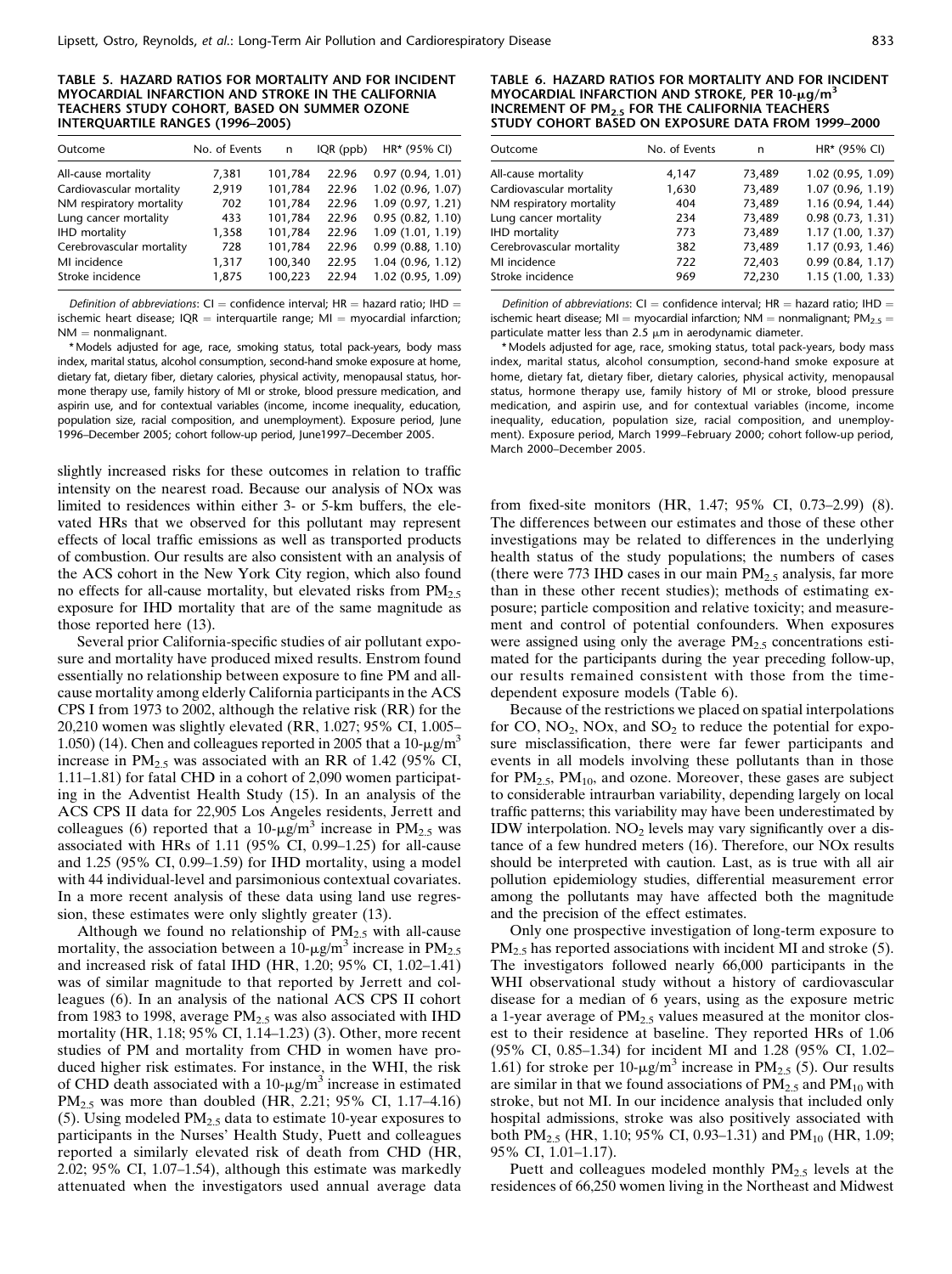of the United States in the Nurses' Health Study from 1992 to 2002 (8). They found significantly elevated HRs for all-cause mortality, but the risk of incident CHD (including nonfatal MI) was not significantly elevated overall (CHD: HR, 1.11; 95% CI, 0.79–1.55; nonfatal MI: HR, 0.73; 95% CI, 0.48–1.12). Our findings are similar to those of Puett and colleagues with respect to the lack of association with incident MI and CHD. Although  $PM_{10}$  and  $PM_{25}$  were highly correlated in our data set, PM<sub>2.5</sub> showed somewhat stronger associations with IHD mortality and stroke. This may be due in part to the likelihood of greater exposure misclassification for  $PM_{10}$  than for  $PM_{2.5}$ , as the former exhibits greater spatial heterogeneity.

Using year-round and summer ozone levels, we found positive associations with IHD mortality, but not overall cardiovascular mortality. In two-pollutant models, however, there was no association of IHD mortality with ozone, whereas the HRs for  $PM_{2.5}$ and PM10 remained elevated, suggesting that the results for ozone were most likely explicable by its positive correlation with particulate matter. In several prior cohort studies, when ozone has been included in the models of long-term exposure, no associations with cardiopulmonary mortality have been observed (1, 4, 6). However, Jerrett and colleagues reported slightly elevated significant positive associations of ozone with cardiovascular mortality in their analysis of the ACS CPS II data, which diminished to null results in two-pollutant models with  $PM_{2.5}$  (7).

Jerrett and colleagues also reported associations of respiratory mortality with long-term ozone exposure nationwide, but when they stratified on geographic area, they found no association of ozone with respiratory mortality in Southern California (7). Both measures of ozone in our study suggested associations with nonmalignant respiratory mortality (Tables 4 and 5, and Table E10), which were of comparable magnitude to the ozoneassociated relative risk for nonmalignant respiratory mortality among women in the Adventist Health Study (17). Our results also suggest associations between both particulate matter metrics and nonmalignant respiratory disease mortality, especially among nonsmokers, although the latter HRs were based on relatively few events (203 deaths for  $PM_{10}$  and 191 for  $PM_{2.5}$ ; Table E8). Nonetheless, the estimated HRs were of comparable magnitude to that identified for deaths due to lower respiratory infections in the ACS CPS II analysis among never-smokers (HR, 1.20; 95% CI, 1.02–1.41) (3).

Our analyses of MI and stroke were limited to women who did not report a history of either of these events on the baseline questionnaire. Although some of these participants may have experienced silent events, it is unlikely that such misclassification of disease would be differentially distributed by pollutant exposure. Also, these outcomes were measured here only as hospitalizations or deaths, which could have resulted in incomplete ascertainment. Nevertheless, there is no reason to think that such unrecorded events would have biased the results in a differential manner.

Acute events such as stroke may be attributable to both short-term as well as long-term pollutant exposures (18–21). However, it is unlikely that the effects reported here were due only to short-term exposures, as the magnitudes of increased risks identified in this investigation (19% for stroke among postmenopausal women) far exceed those reported in time-series investigations (e.g., 3% for stroke mortality [21]). Without daily data for this entire time period we could not disaggregate short-term from long-term pollutant impacts. However, experimental evidence and other epidemiological studies of subclinical disease support the proposition that these long-term exposures were associated with incident disease in the CTS cohort.

In a rodent model of atherosclerotic disease, chronic exposure to low levels of  $PM_{2.5}$  (6-mo study average, 15  $\mu$ g/m<sup>3</sup>) was associated with enhanced progression of disease, increased vasomotor tone, and vascular inflammation (22). In humans, progression of atherosclerotic disease can be observed subclinically as increases in carotid arterial intima medial thickness, which has been reported cross-sectionally in association with estimated residential annual mean concentrations of  $PM_{2.5}$  (23) and, more recently, in pooled data from five clinical studies conducted in the Los Angeles basin (24). Thus, although such subclinical outcomes could not be examined in the CTS, these mechanisms underscore the biological plausibility of our finding that long-term exposure to particulate matter was associated with incident stroke (25).

This study provides evidence that long-term exposures to  $PM_{2.5}$ ,  $PM_{10}$ , and NOx were associated with increased risks for IHD mortality. The increased risk of IHD mortality associated with long-term ozone exposure was most likely explicable by its correlation with particulate matter, whereas that for NOx was based on relatively small numbers of observations. These data also suggest associations of long-term ozone and particulate matter exposure with mortality from nonmalignant respiratory disease. That both measures of PM were associated with incident stroke provides support for the notion that these pollutants may play an etiological role in the development of circulatory disease.

Author Disclosure: M.J.L.'s institution has received a grant from the California Air Resources Board. B.D.O. has received consultancy fees from the World Bank and has worked for the Centre for Research in Environmental Epidemiology. P.R.'s institution has received a subcontract from the California Department of Public Health. D.G.'s institution has received a subcontract from the California Department of Public Health. A.H.'s institution has received a subcontract from the California Department of Public Health. M.J. has received consultancy fees from the Health Effects Institute. D.F.S. has received consultancy fees from the Agency for Toxic Substances and Disease Registry and has worked for Drexel University. None of the other authors has a financial relationship with a commercial entity that has an interest in the subject of this manuscript.

Acknowledgment: The authors acknowledge Drs. Ed Hughes and Rick Burnett for technical assistance with data analysis and Theresa Saunders for assistance with contract administration.

#### References

- 1. Dockery DW, Pope CA III, Xu X, Spengler JD, Ware JH, Fay ME, Ferris BG, Speizer FE. An association between air pollution and mortality in six US cities. N Engl J Med 1993;329:1753–1759.
- 2. Laden F, Schwartz J, Speizer FE, Dockery DW. Reduction in fine particulate air pollution and mortality. Am J Respir Crit Care Med 2006; 173:667–672.
- 3. Pope CA III, Burnett RT, Thurston GD, Thun MJ, Calle EE, Krewski D, Godleski JJ. Cardiovascular mortality and long-term exposure to particulate air pollution: epidemiological evidence of general pathophysiological pathways of disease. Circulation 2004;109:71–77.
- 4. Pope CA III, Burnett RT, Thun MJ, Calle EE, Krewski D, Ito K, Thurston GD. Lung cancer, cardiopulmonary mortality, and longterm exposure to fine particulate air pollution. JAMA 2002;287: 1132–1141.
- 5. Miller KA, Siscovick DS, Sheppard L, Shepherd K, Sullivan JH, Anderson GL, Kaufman JD. Long-term exposure to air pollution and incidence of cardiovascular events in women. N Engl J Med 2007;356: 447–458.
- 6. Jerrett M, Burnett RT, Ma R, Pope CA, Krewski D, Newbold KB, Thurston G, Shi Y, Finkelstein N, Calle EE, et al. Spatial analysis of air pollution and mortality in Los Angeles. Epidemiology 2005;16: 1–10.
- 7. Jerrett M, Burnett RT, Pope CA, Ito K, Thurston G, Krewski D, Shi Y, Calle E, Thun M. Long-term ozone exposure and mortality. N Engl J Med 2009;360:1085–1095.
- 8. Puett RC, Hart JE, Yanosky JD, Paciorek CJ, Schwartz J, Suh H, Speizer FE, Laden F. Chronic fine and coarse particulate exposure, mortality, and coronary heart disease in the Nurses' Health Study. Environ Health Perspect 2009;117:1697–1701.
- 9. Lipsett M, Ostro B, Reynolds P, Goldberg D, Hertz A, Hurley S, Jerrett M, Smith D, Garcia C. Air pollution and cardiovascular disease in the California Teachers Study cohort [abstract]. Epidemiology 2008;19:S121.
- 10. Bernstein L, Allen M, Anton-Culver H, Deapen D, Horn-Ross PL, Peel D, Pinder R, Reynolds P, Sullivan-Halley J, West D, et al. High